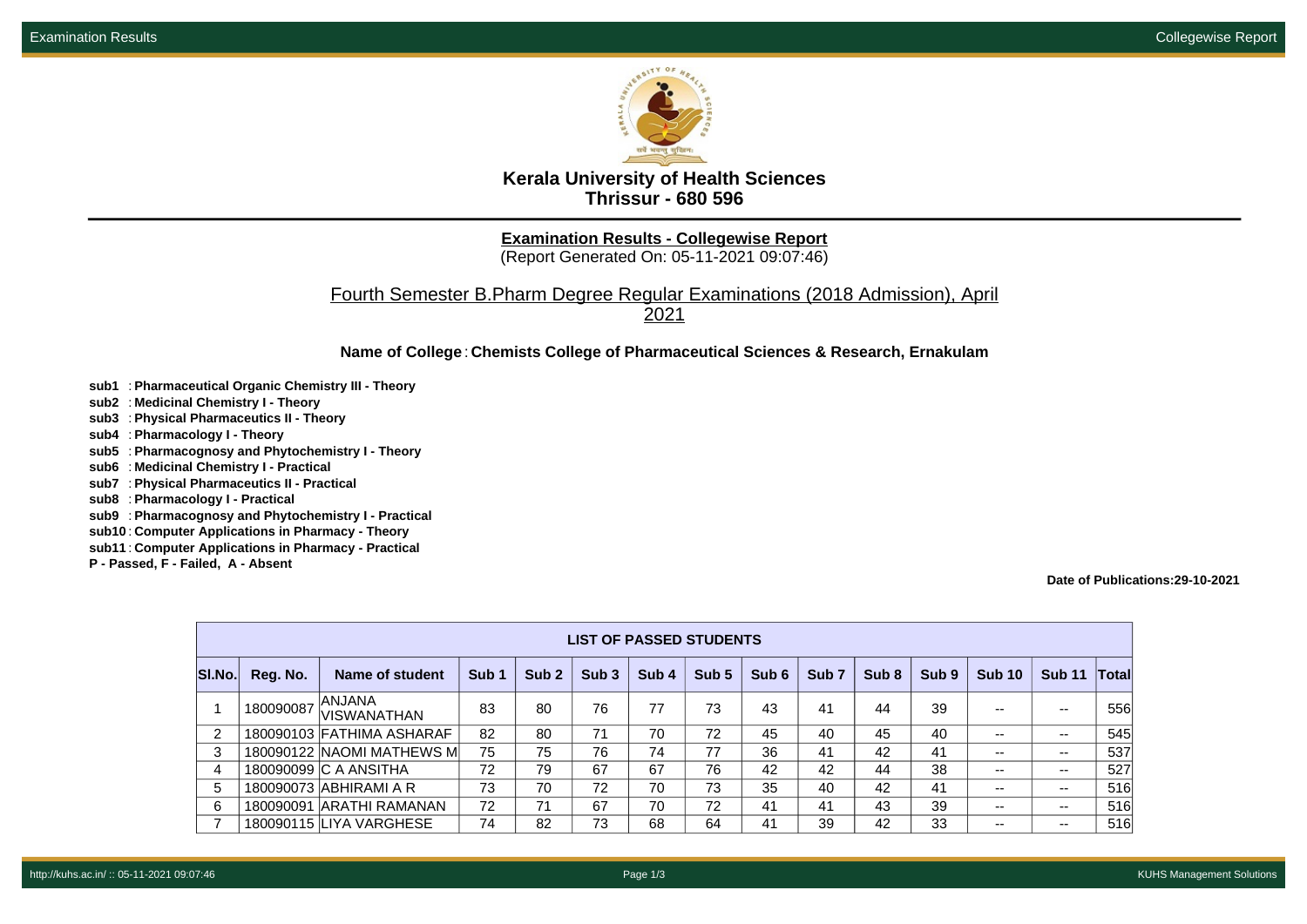| 8  | 180090078 ALPHONSA PIOUS                                       | 77 | 70              | 66 | 68 | 67 | 42 | 38 | 42 | 38 | $\mathbf{u}$             | --             | 508 |
|----|----------------------------------------------------------------|----|-----------------|----|----|----|----|----|----|----|--------------------------|----------------|-----|
| 9  | 180090124 RIYA ROY                                             | 67 | 76              | 65 | 70 | 70 | 40 | 40 | 42 | 38 | $\mathbf{u}$             | --             | 508 |
| 10 | 180090119 MINNU POULOSE                                        | 69 | 75              | 65 | 68 | 68 | 40 | 40 | 46 | 36 | $- -$                    | $\overline{a}$ | 507 |
| 11 | 180090084 ANEESA .K.A.                                         | 69 | 70              | 72 | 62 | 67 | 41 | 39 | 38 | 41 | $\overline{a}$           | $\overline{a}$ | 499 |
| 12 | 180090088 ANSIYA HAREES                                        | 73 | 74              | 65 | 65 | 67 | 37 | 38 | 40 | 39 | --                       | ۰.             | 498 |
| 13 | 180090079 AMINA N                                              | 73 | 68              | 75 | 64 | 62 | 39 | 37 | 40 | 39 | $\mathbf{u}$             | --             | 497 |
| 14 | 180090129 TINA.J                                               | 73 | $\overline{71}$ | 66 | 64 | 71 | 41 | 35 | 39 | 37 | $\overline{\phantom{a}}$ | --             | 497 |
| 15 | 180090108 JESTINA SABU                                         | 70 | 73              | 62 | 71 | 63 | 43 | 35 | 42 | 35 | --                       | $\overline{a}$ | 494 |
| 16 | <b>FAYIZA NAZEER</b><br>180090105 PANIKKARU<br><b>PARAMBIL</b> | 82 | 65              | 68 | 62 | 57 | 42 | 38 | 42 | 37 | $\overline{\phantom{a}}$ |                | 493 |
| 17 | 180090077 ALMAS BASHEER                                        | 71 | 58              | 74 | 66 | 65 | 43 | 35 | 40 | 38 | $\overline{\phantom{a}}$ | --             | 490 |
| 18 | 180090093 ARYA RAJAN                                           | 64 | 67              | 70 | 60 | 67 | 41 | 38 | 41 | 41 | --                       | --             | 489 |
| 19 | 180090085 ANJALY SUBHASH                                       | 71 | 67              | 62 | 66 | 69 | 40 | 35 | 38 | 38 | $\overline{\phantom{a}}$ | $- -$          | 486 |
| 20 | 180090127 SREELAKSHMI V A                                      | 65 | 62              | 72 | 62 | 68 | 40 | 39 | 39 | 35 | --                       | --             | 482 |
| 21 | 180090082 ANAGHA C S                                           | 79 | 70              | 62 | 55 | 65 | 39 | 36 | 40 | 36 | --                       | --             | 482 |
| 22 | 180090106 HANNA ELDHOSE                                        | 74 | 69              | 57 | 59 | 65 | 41 | 38 | 37 | 39 | $\mathbf{u}$             | $\overline{a}$ | 479 |
| 23 | 180090111 KARTHIKA SURESH                                      | 75 | 67              | 57 | 61 | 70 | 41 | 33 | 40 | 35 | ۰.                       | --             | 479 |
| 24 | 180090086 ANJANA JOHNY                                         | 75 | 67              | 59 | 56 | 58 | 42 | 35 | 41 | 40 | --                       | $- -$          | 473 |
| 25 | 180090110 K A ASMA                                             | 67 | 60              | 68 | 59 | 66 | 40 | 38 | 44 | 31 | ۰.                       | --             | 473 |
| 26 | 180090102 DEENA SARA BABU                                      | 66 | 70              | 65 | 63 | 59 | 40 | 34 | 34 | 37 | --                       | --             | 468 |
| 27 | 180090131 VISHNUPRIYA P J                                      | 68 | 62              | 67 | 60 | 64 | 37 | 39 | 37 | 33 | $\overline{a}$           | $\overline{a}$ | 467 |
| 28 | 180090109 JISHNU C S                                           | 55 | 61              | 60 | 68 | 67 | 38 | 37 | 41 | 37 | --                       | --             | 464 |
| 29 | 180090114 LIJI P.S                                             | 63 | 62              | 60 | 63 | 55 | 42 | 38 | 42 | 36 | $- -$                    | $- -$          | 461 |
| 30 | 180090076 ALEN PAUL                                            | 62 | 59              | 69 | 59 | 56 | 39 | 37 | 40 | 40 | $-$                      | $-$            | 461 |
| 31 | 180090100 CELIN SANDRA                                         | 71 | 68              | 55 | 60 | 58 | 40 | 34 | 38 | 33 | --                       | $-$            | 457 |
| 32 | <b>APARNA</b><br>180090090<br><b>PRATHAPAN</b>                 | 58 | 57              | 57 | 60 | 68 | 38 | 38 | 39 | 41 | --                       | --             | 456 |
| 33 | 180090089 APARNAMOL K A                                        | 60 | 65              | 60 | 59 | 58 | 41 | 37 | 37 | 33 | $\overline{\phantom{a}}$ | --             | 450 |
| 34 | 180090132 VISMAYA MURALI                                       | 68 | 59              | 58 | 54 | 63 | 37 | 38 | 38 | 33 | $-$                      | $-$            | 448 |
| 35 | 180090101 CHRISTIN JAMES                                       | 61 | 54              | 59 | 56 | 69 | 41 | 34 | 36 | 38 | $\mathbf{u}$             | --             | 448 |
| 36 | 180090118 MINI KUNJUMON                                        | 62 | 59              | 60 | 58 | 59 | 40 | 35 | 38 | 37 | ۰.                       | --             | 448 |
| 37 | 180090112 KRISHNA RAJAN                                        | 63 | 59              | 55 | 54 | 61 | 41 | 39 | 40 | 36 | $- -$                    | $- -$          | 448 |
| 38 | 180090104 FATHIMA SWALIHA                                      | 57 | 68              | 55 | 58 | 61 | 35 | 38 | 36 | 36 | --                       | ۰.             | 444 |
| 39 | 180090123 NIMISHA BINOY                                        | 58 | 60              | 57 | 56 | 56 | 36 | 34 | 39 | 35 | --                       | --             | 431 |
| 40 | 180090113 LEO JACOB                                            | 56 | 62              | 54 | 56 | 54 | 36 | 35 | 36 | 36 | --                       | $\overline{a}$ | 425 |

|        | <b>STUDENTS FAILED LIST</b> |                 |       |       |              |       |               |                           |                  |       |       |        |               |  |
|--------|-----------------------------|-----------------|-------|-------|--------------|-------|---------------|---------------------------|------------------|-------|-------|--------|---------------|--|
| SI.No. | Req. No.                    | Name of student | Sub 1 | Sub 2 | $Sub 3 \mid$ | Sub 4 | Sub 5 $\vert$ | $\sqrt{$ Sub 6 $\sqrt{ }$ | Sub <sub>7</sub> | Sub 8 | Sub 9 | Sub 10 | <b>Sub 11</b> |  |
|        | 180090074 AJITH K S         |                 | 57    | 54    |              |       | 55            | 37                        | 33               | 37    | 35    | $- -$  | $- -$         |  |